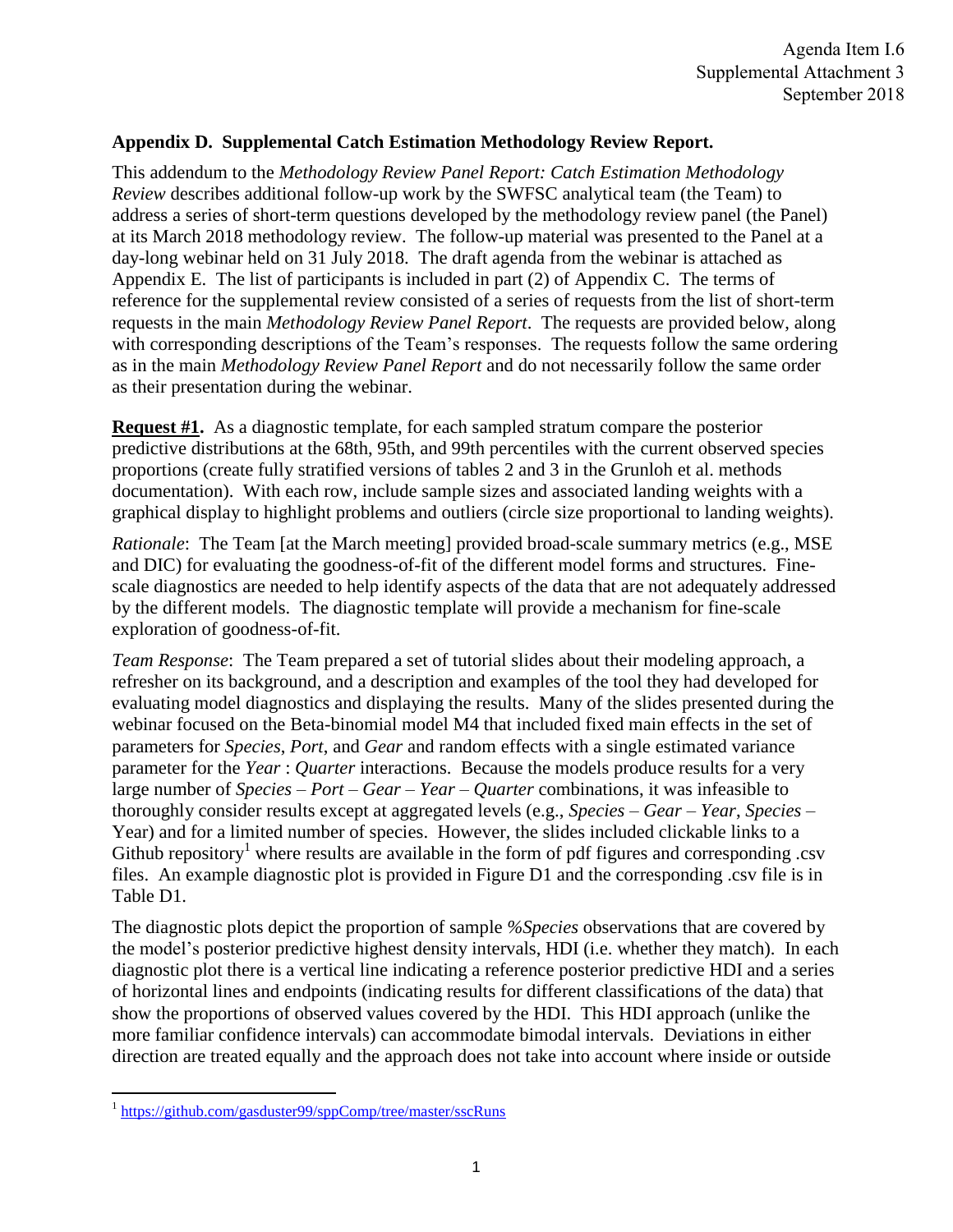the interval the data occur (i.e., the diagnostic does not focus on model bias). Note that with very sparse sampling there will be many observed zeroes and possibly some samples that were purely composed of one species, particularly in cases in which a given species occurs only once or twice within a market category: time period combination. For such samples the diagnostic plot will produce a whisker ending at zero or one. Several of the examples of "poor" fits reflect this circumstance.

Some discussion focused on how to interpret diagnostic plots in which there was good correspondence between the observed distributions of *%Species* values and the posterior predictive HDIs for the 95% reference level, but poor correspondence for the 68% reference level (e.g., Figure D2). There was insufficient time to uncover the source(s) of the differences.

To help focus attention and provide a mechanism for ranking species-level results, the Team used a weighted Mean Absolute Deviation (MAD) statistic based on the product of the relative landings times the absolute difference between the observed predictive accuracy and the nominal 68th (or 95th) prediction accuracy. A given species would receive a low MAD score (better performance) either if it occurred in relatively low amounts of the market category landings or if there were small differences between the observed predictive accuracy and the nominal prediction accuracy. Conversely, a species would receive a high MAD score if it occurred in relatively low amounts of landings or if there were small differences between the observed predictive accuracy and the nominal prediction accuracy.

**Request #2.** The diagnostic template should be developed for each of the sensitivity runs (vary across a range of plausible time models and priors and limit to the top 2-3 market categories).

*Rationale*: Application of the diagnostics across a wide range of models will form a test of how well the diagnostics illustrate whether the models capture important structural features that are thought to be embedded in the data.

*Team Response*: The Team organized their response into two sets of sensitivity runs, one that compared different model forms to account for temporal variation (models M1 to M6, using diffuse normal priors for the beta parameters) and another that compared different prior distributions for model M4. They presented similar sets of comparative diagnostic plots for market categories 250, 253, and 269. For each market category they presented comparisons of results for the three "best" models, as measured by Δ-DIC.

Figure D3 (left panel) provides an example of the diagnostic plot for bocaccio in market category 253 (nominal bocaccio) comparing models M4, M5, and M6. These models all produced very similar  $\triangle$ -DIC scores, ranging from 0 to 0.07, and the diagnostic plot also indicates relatively small differences among the three models. Also shown in Figure D3 (right panel) is the corresponding diagnostic plot for model M1, which had a very large  $\Delta$ -DIC score (1409). The diagnostic plot indicates considerable under-coverage of the observations by the model's posterior predicted interval.

Figure D4 provides examples of diagnostic plots that illustrate the influence of the form assumed for the prior when used with model M4.

The Team's general conclusion regarding the influence of the distribution assumed for the prior was that the prior had little influence in a data-rich setting, the U4 prior often performed well in data-poor settings, and the U4 prior was "less stable" in a data-poor setting, perhaps due to flat likelihood surfaces leading to lack of convergence.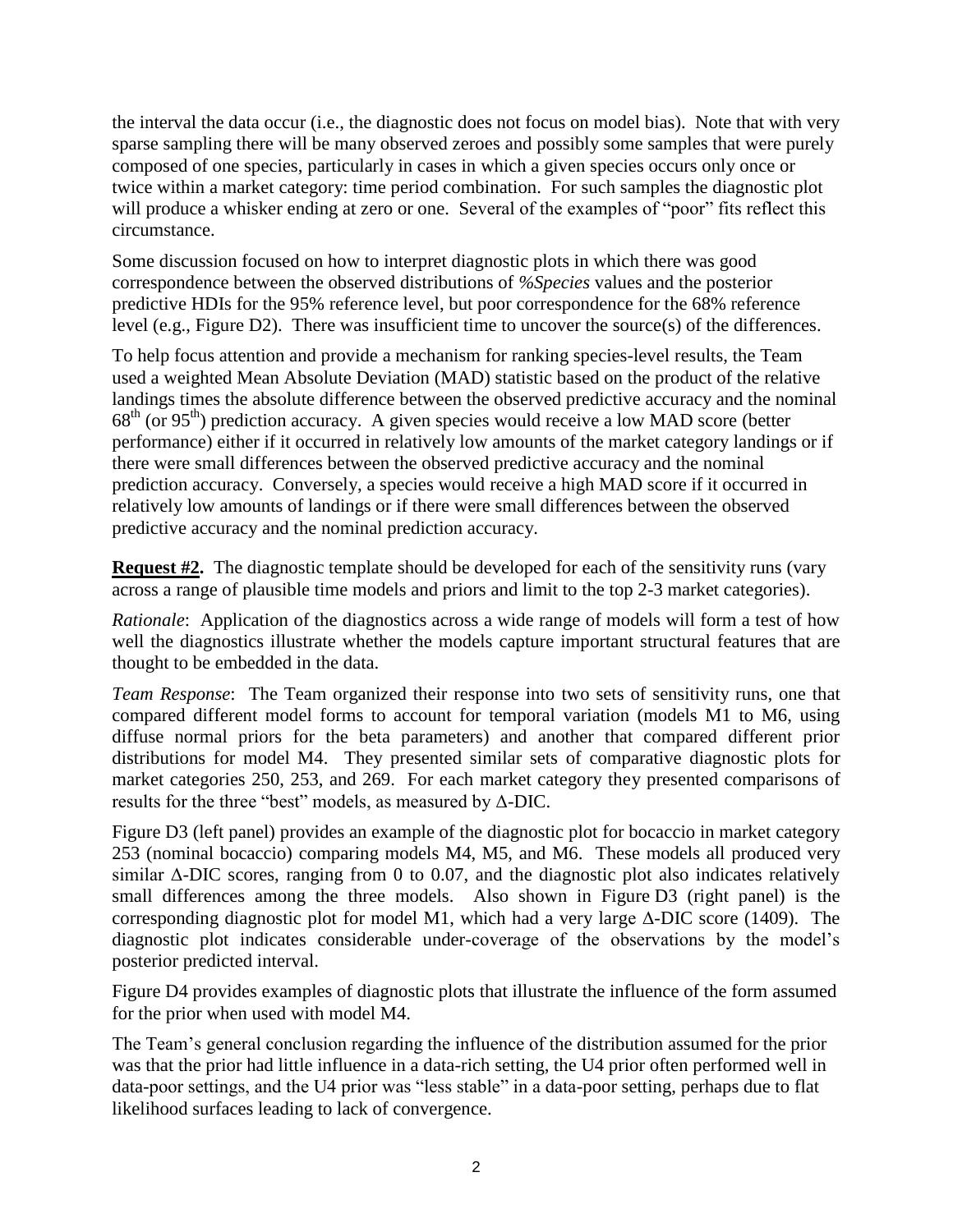**Request #3.** Explore an alternative time block: an extension of 1983 and 1984 to the first time block.

*Rationale*: The panel [at the March meeting] expressed concerns about how the model would perform when applied to shorter time periods, as will occur when the model is used with data more recent than 1990. Results from the above recommendation could be compared to the results from the current two time blocks (1978-1982; 1983-1990) to explore how fits to data from the late period degrade when the model for the late period is based on fewer years of data. Also, comparisons of the two forms of blocking serve as a sensitivity evaluation of the selection of the block boundary, which was chosen on a fairly arbitrary basis.

*Team Response*: The Team presented slides comparing diagnostic plots for model M4 (with diffuse normal priors for the beta parameters) based on data from four different sets of time periods: (1) 1978 to 1982 (as in the results presented in March and in other sections of the July webinar presentation); (2) 1978 to 1983; (3) 1978 to 1984; and (5) 1978 to 1985. Examples are provided in Figure D5.

The Team concluded that results for model M4 are reasonably robust to the ending year of the time blocking, but performance was variable across the different market categories. The Team's analysis only considered the early time period of the available data, which starts with 1978.

The Team did not address the issue raised in the rationale for this request regarding how "fits to data from the late period degrade when the model for the late period is based on fewer years of data."

**Request #4.** Explore various two-way interactions (beyond the current explorations; e.g., Species : Port and Species : Gear).

*Rationale*: The Team [at the March meeting] did not have time to search across the multitude of possible interaction terms that they could have included in the model. From various anecdotal comments made during the review it seemed likely that the model would benefit from the inclusion of other interaction terms. Explorations with the diagnostic template may suggest potentially beneficial terms.

*Team Response*: The Team presented a series of slides with diagnostic plots that illustrated the effect of including *Species* : *Port* and *Species* : *Gear* interaction terms in model M4. The models with the interactions produced large reductions in DIC score compared to the model without these interaction terms. The "best" fits overall were for the model with *Species* : *Port* interactions. Examples of the comparative diagnostic plots are given n Figure D6.

The Team concluded that both interactions may be appropriate to include, but the effects are market category dependent. They suggested that models with the interactions should have "shrinkage" priors that would allow the model to predict species compositions for unsampled strata and reduce the effective number of parameters.

**Request #5.** Redo the modeling of the early time block without southern CA ports. Explore spatially and temporally (i.e., alternative time blocks).

*Rationale*: The available dataset does not have any sample data in the early time block from the southern CA ports. It was unclear how this lack of data influenced the model results. The requested analysis will clarify the situation.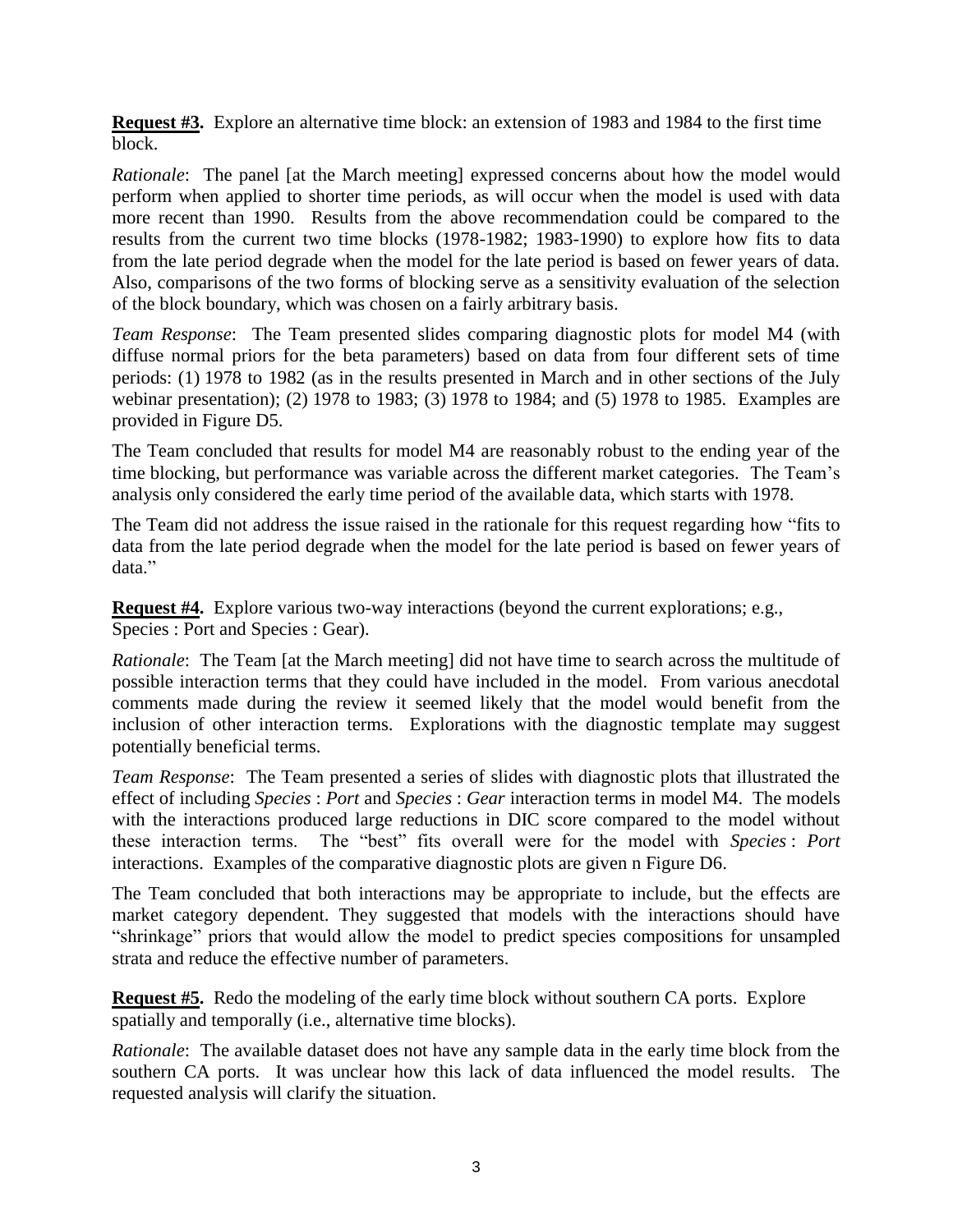*Team Response*: The Team produced a set of slides with diagnostic plots for market category 250 (unspecified rockfish) that compared results for models that either included or excluded ports south of Point Conception (e.g., Figure D7). The diagnostic plots were very similar, which implied that the *%Species* estimates were not greatly influenced by the lack of data from the south. The Team concluded that "making predictions in unobserved strata, does not affect predictions in observed strata".

**Request #6.** Compare alternative ComX outputs and the current time series of estimated catches.

*Rationale*: It would be informative to see the landings estimates corresponding to the additional models developed in response to the above requests. The landings estimates can be generated for a small set of illustrative species and do not need to be comprehensive.

*Team Response*: The Team produced the requested landings estimates for the models that they explored in connection with their responses targeted at (a) the model used to accommodate temporal variation (e.g., M1 to M6), (b) the assumed prior for the beta parameters (e.g., diffuse normal versus inverse gamma), (c) the use of interaction terms (*Species* : *Port* and *Species* : *Gear*), and (d) the assumed ending year for the early time-block. Examples are provided in Figure D8.

There was discussion about an unusual feature apparent in some of the landings plots, in which the median estimates were essentially zero whereas the mean values were relatively far from zero and sometimes fell above the 80% credibility interval (e.g., the lower two panels in Figure D8). Evidently the model's landings estimates can have unusual distributions.

During the concluding webinar discussions the Team proposed developing an additional diagnostic tool that might provide insights into how well the model is able to predict the distribution of the data. The procedure would involve overlaying on the landings plots some purely data-based estimates of species landings (with no data-borrowing as in CalCOM).

**Request #7.** Provide a summary table of species' sample sizes in each market category by time block.

*Rationale*: The requested information will assist in understanding where there are gaps in the available data that the model is filling in by means of its pooling structure.

*Team Response*: The Team produced a set of Excel workbooks that had summary information regarding port sample data on species compositions for (1) flatfish and skate market categories, (2) the major rockfish market categories, and (3) the remaining rockfish (and other) market categories. The workbooks included sample-by-sample summary information (e.g., Table 2), with each row representing one sampled fish and 0/1 flags to mark each unique market category sample and each unique species with a sample. Each workbook also had a worksheet with an interactive pivot table that could be queried to show the species that appeared in each market category for any combination of stratum levels and the number of unique market category samples for that combination of stratum levels (e.g., Table 3).

In discussions following the webinar it was discovered that the Excel workbooks inadvertently included a modest number of samples that have not been used in either previous CalCOM catch estimates or in the model-based approach used here, as they lack corresponding landings weight information. This inconsistency reflects a small fraction of all of the species composition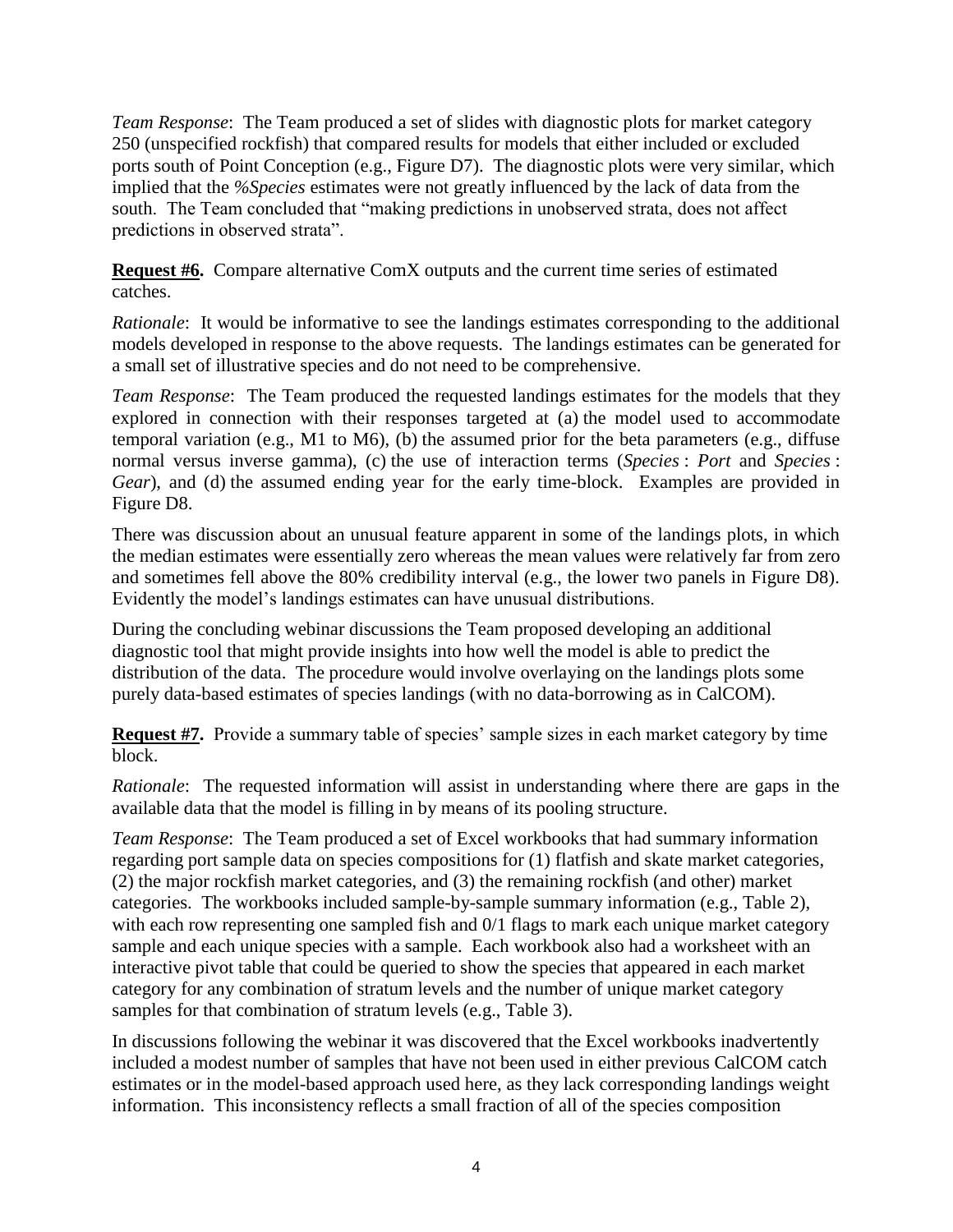samples (116 of 21,275 for market categories 245 to 271). However, this did lead to some discrepancies between the spreadsheets and the sample sizes reported on the diagnostic plots in several instances.

**Request #8.** Provide self-test documentation (simulated data) for example models.

*Rationale*: Results from this analysis will provide a demonstration of model performance under best-case scenarios, where the data being analyzed exactly conform to the assumptions of the statistical model. The analysis will serve to verify (or refute) that the model performs as expected.

*Team Response*: The Team did not have enough time to produce any self-test documentation to demonstrate that the model works correctly with simulated data.

## **Conclusions and recommendations**

The Panel and Team identified the following items as requiring additional attention.

- Resolve whether or not to weight composition samples by the landed catch amounts. The current version does not weight the sample %*Species* observations, which means the model treats sample data from a 10,000 pound landing as being equivalent to sample data from a 100 pound landing. In constrast, CalCOM weights the sampled %*Species* by the sampled landing weight.
- Attempt to identify some of the major source(s) of the discrepancies between the modelbased estimates of landings and the CalCOM estimates (based on data borrowing). Although such discrepancies are to be expected, some of the major noted discrepancies, such as difference between widow rockfish catches early in the time period, are substantial enough to warrant greater concern and investigation. Two potential sources are CalCOM's databorrowing and its weighting by the landings.
- Investigate the effects on model performance of having increased number of market categories over time. There could be conflicting effects from having increased numbers of market categories. With more market categories there are likely to be fewer samples per market category (causing a loss of accuracy), but the purity of the samples may improve due to having fewer component species (causing an increase in accuracy).
- As an additional diagnostic tool, compute posterior predictive distributions of the landings for the sampled strata and compare these to the sampled data expanded to the sampled landings (i.e., with no data borrowing). If possible, develop a form of Q-Q plot diagnostic that compares the two sets of estimated landings. In addition, this exercise could compare landings-weighted estimates and unweighted estimates.

The Team was very industrious, responsive, and successful at addressing the short-term requests made by the Panel at the March review meeting. While the Team does not yet have a final model that the Panel can endorse, the Team has taken a large and important step forward. The Team indicated that their target is to develop and finalize the model in time for producing revised landings estimates for California that could be used in the 2021 round of groundfish stock assessments.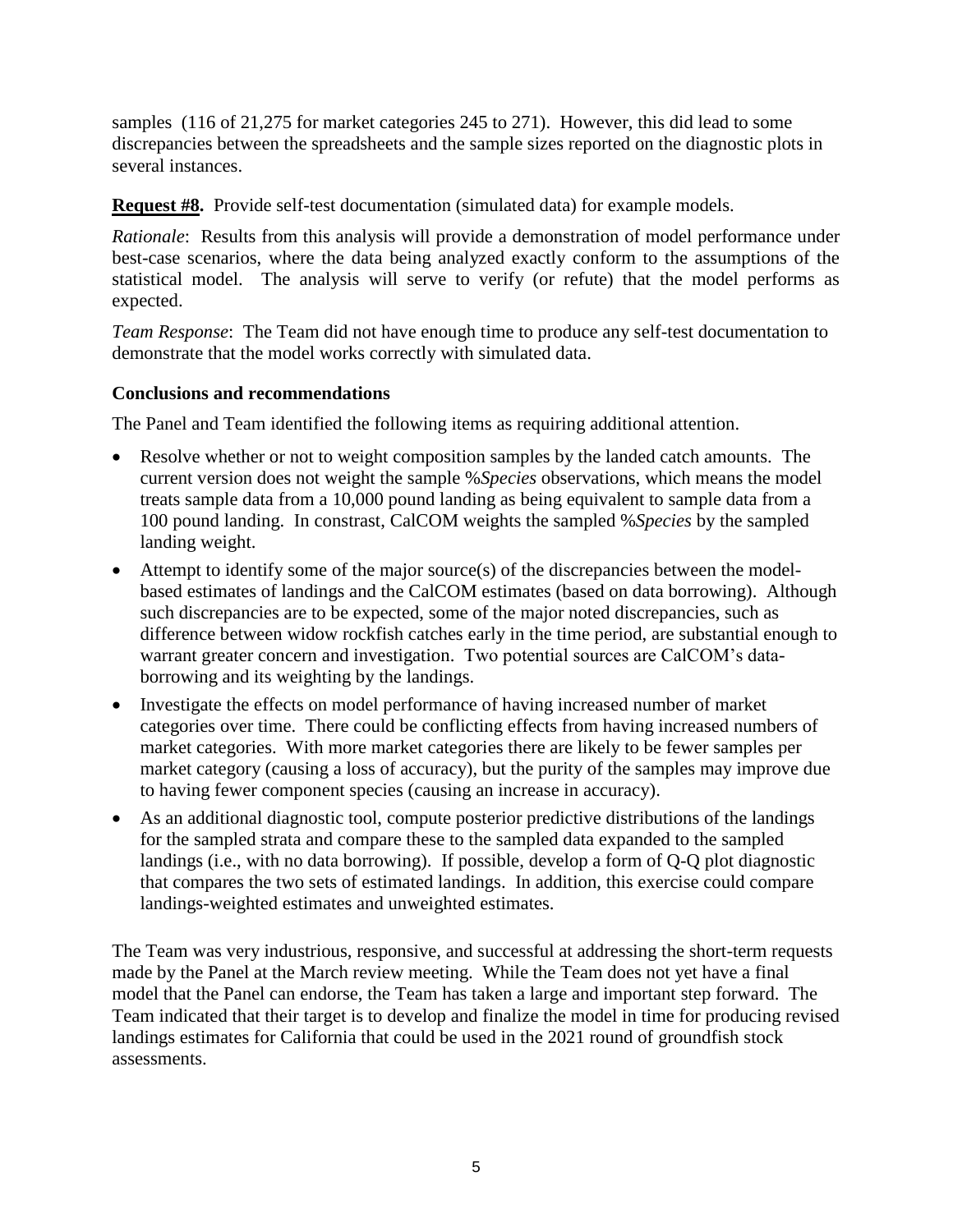## **Appendix D Figures**



Figure D1. A summary ("marginal") diagnostic plot for canary rockfish in market category 250 (unspecified rockfish) during 1978 to 1982 for the M4 beta-binomial model. The nominal prediction interval is 68%, represented by the vertical line. Each row represents for the given stratum level the summation across levels of all the other strata (i.e., along the margin of the multiway cross-classification). *Ports* are the top rows (BDG to OSF), followed by *Gears* (HKL to TWL), followed by *Years*, and then by *Quarters*. For the horizontal lines pointing to the right the model prediction intervals cover more than 68% of the observed values (over-coverage). For horizontal lines pointing to the left the model prediction intervals cover less than 68% of the observed values (under-coverage). The diameter of the circle represents the magnitude of the market category landings for the given stratum level.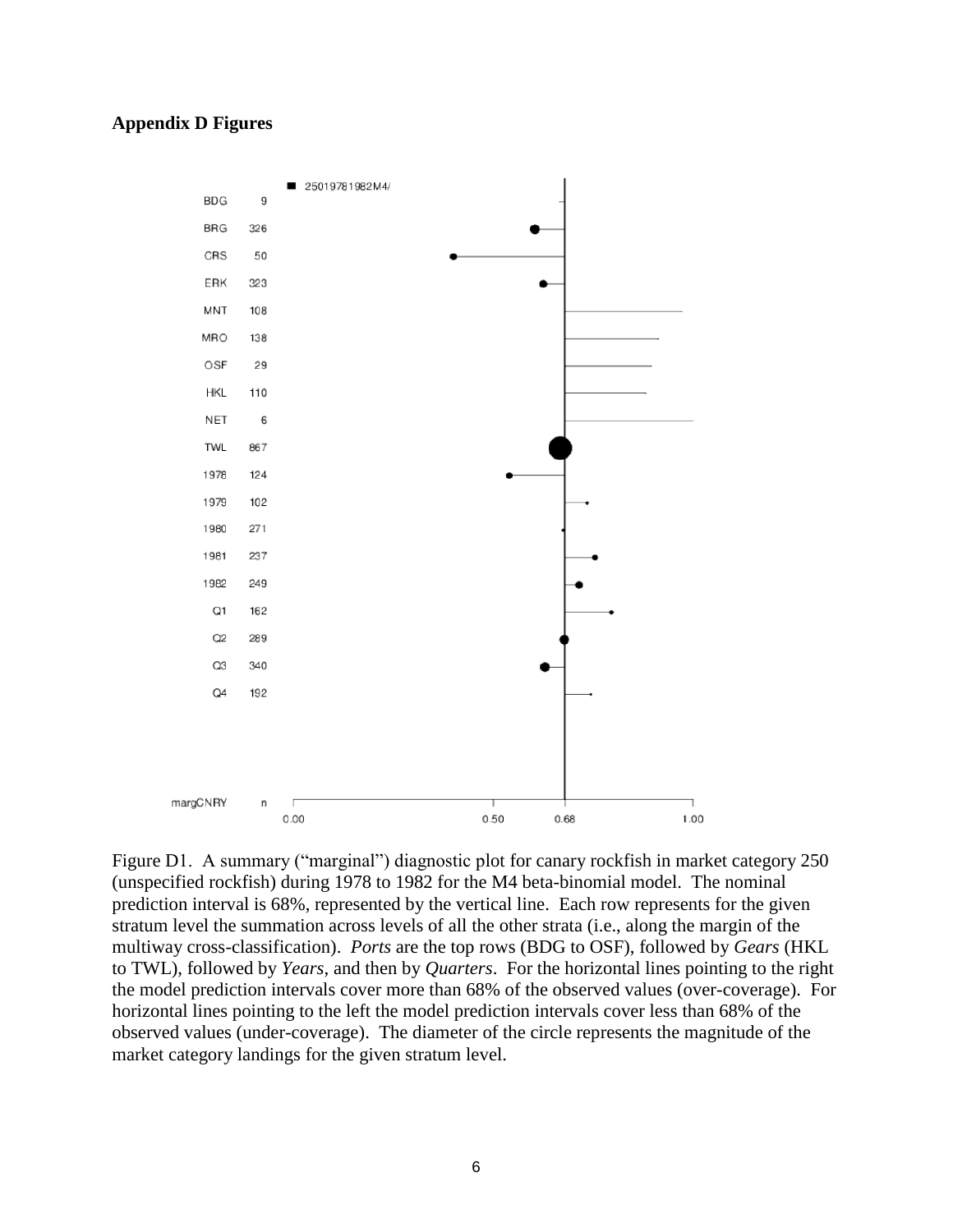

Figure D2. Marginal diagnostic plots for black rockfish landed in the market category 250 (unspecified rockfish) during 1978 to 1982 for the M4 beta-binomial model. The left panel, which is for the 68% nominal prediction interval, indicates over-coverage by the model. The right panel, for the 95% nominal prediction interval, indicates good coverage by the model's posterior predictive highest density intervals of the observed distributions of %*Black*.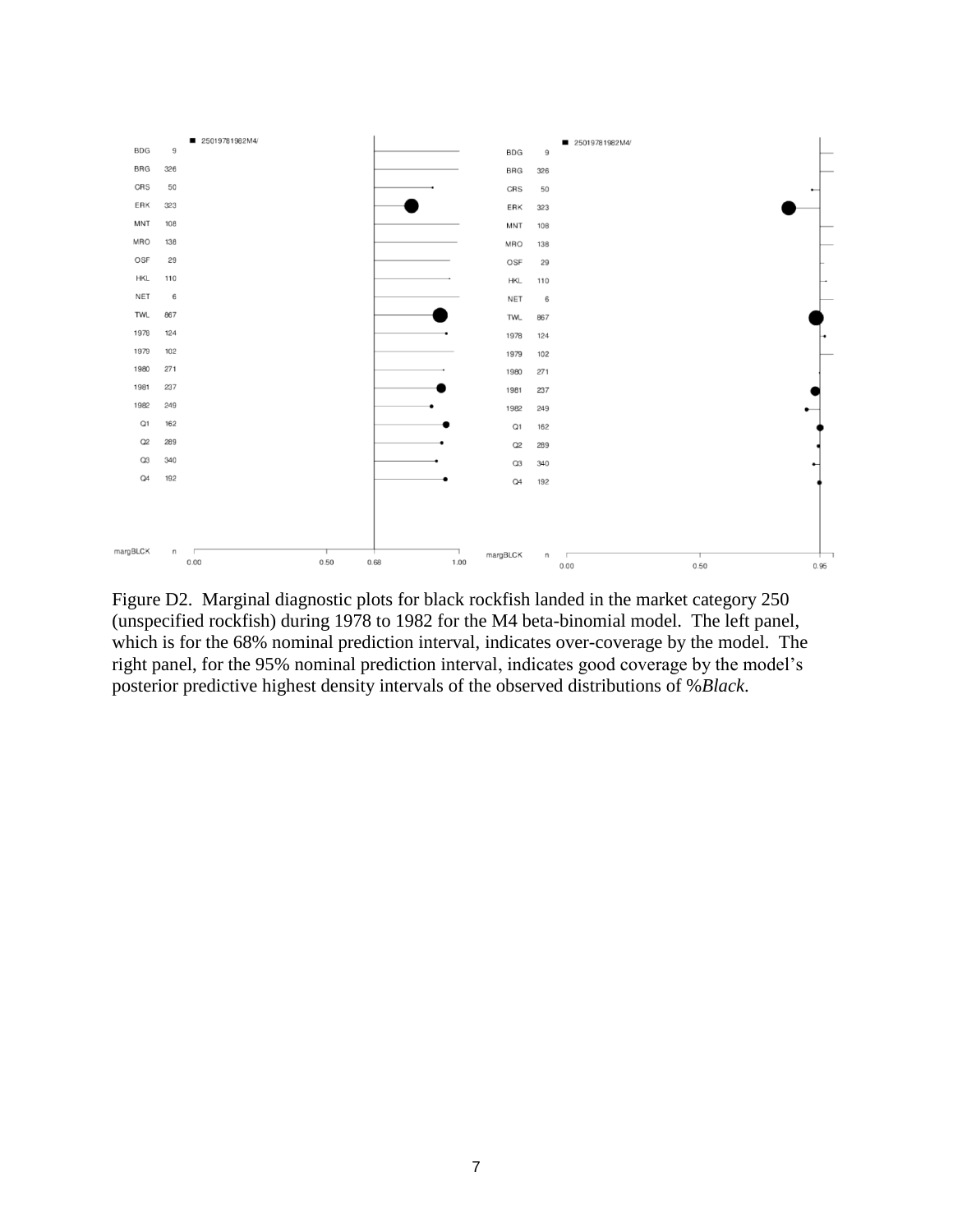

Figure D3. Marginal diagnostic plots for bocaccio in market category 253 (nominal bocaccio) during 1978 to 1982. The left panel compares the coverages for models M4 (in black), M5 (in red), and M6 (in blue). The right panel shows the coverages for Model M1, which had a very large DIC score compared to the other three models.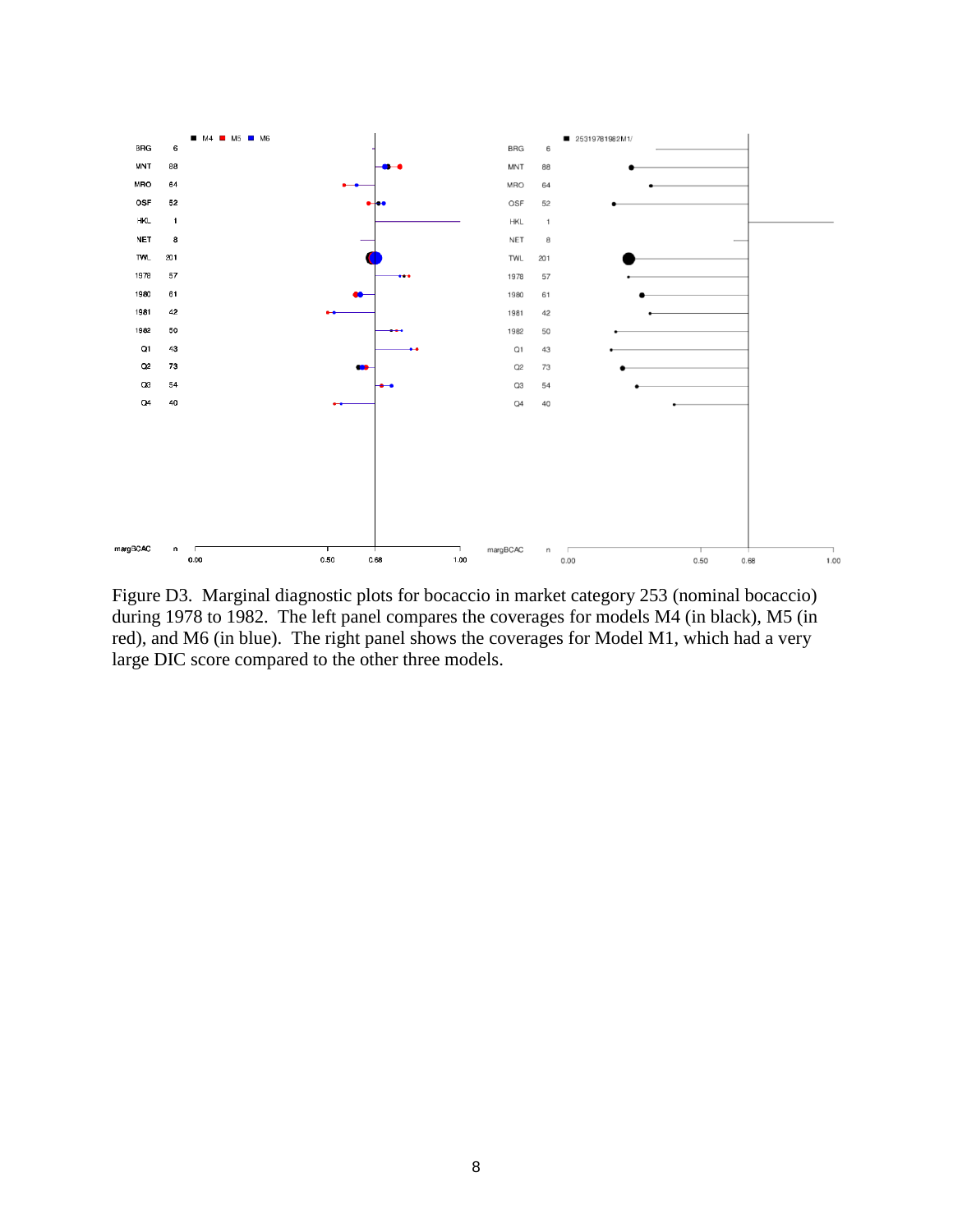

Figure D4. Examples of marginal diagnostic plots that illustrate the sensitivity to the assumed prior distributions for the beta parameters when used with model M4. Model M4HC1 (in black) uses a half-Cauchy(10), M4HC3 (in red) uses a half-Cauchy( $10^3$ ), and M4U4 (in blue) uses a uniform $(0,10<sup>4</sup>)$ . The left panel compares the coverages for bocaccio; the right panel shows the coverages for darkblotched rockfish. Both are for market category 253 during 1978 to 1982.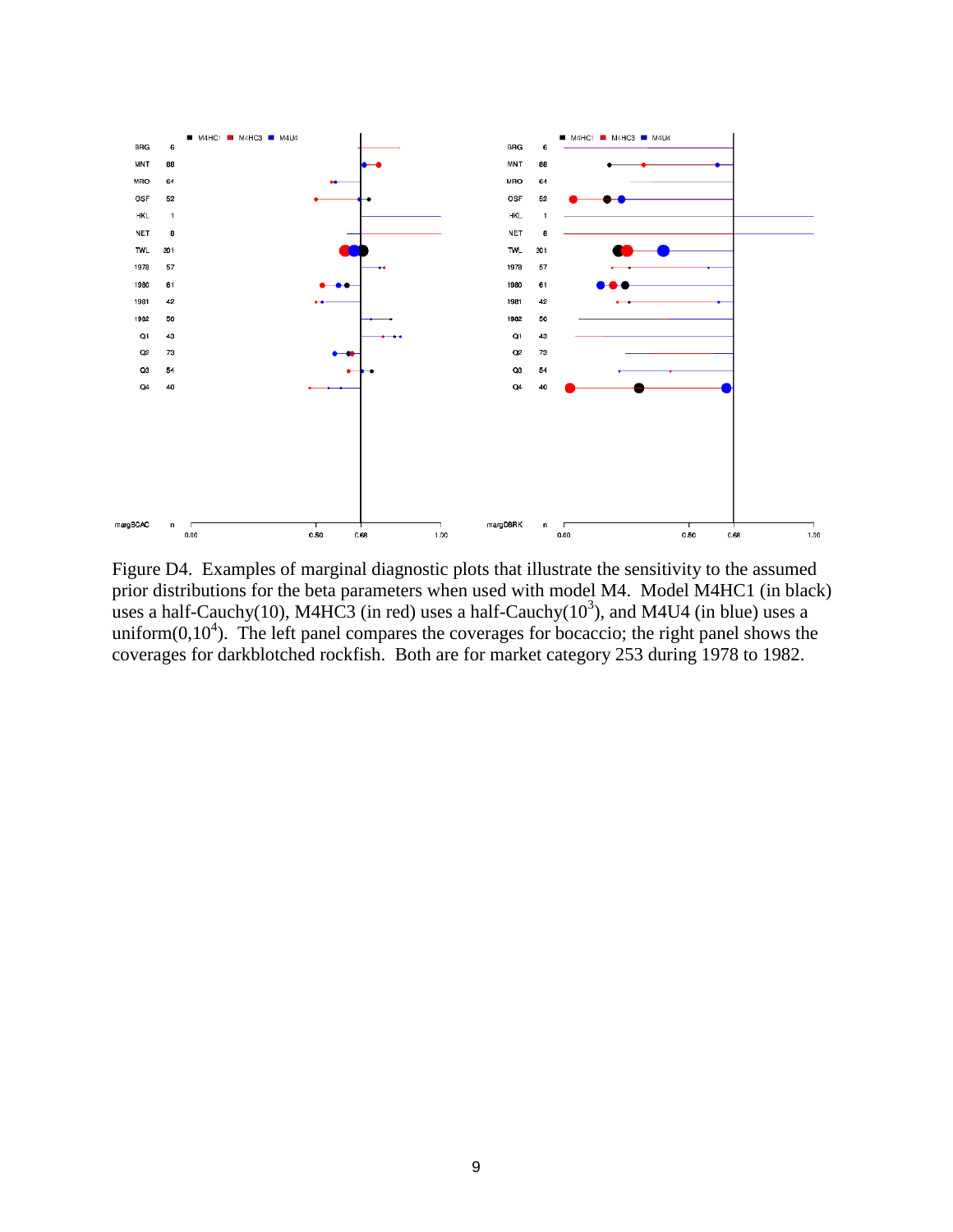

Figure D5. Examples of marginal diagnostic plots that illustrate the sensitivity to the number of years included in the underlying data set used to inform the model. The left panel compares the coverages for Mexican rockfish in market category 250 (unspecified rockfish); the right panel shows the coverages for canary rockfish in market category 269 (nominal widow rockfish).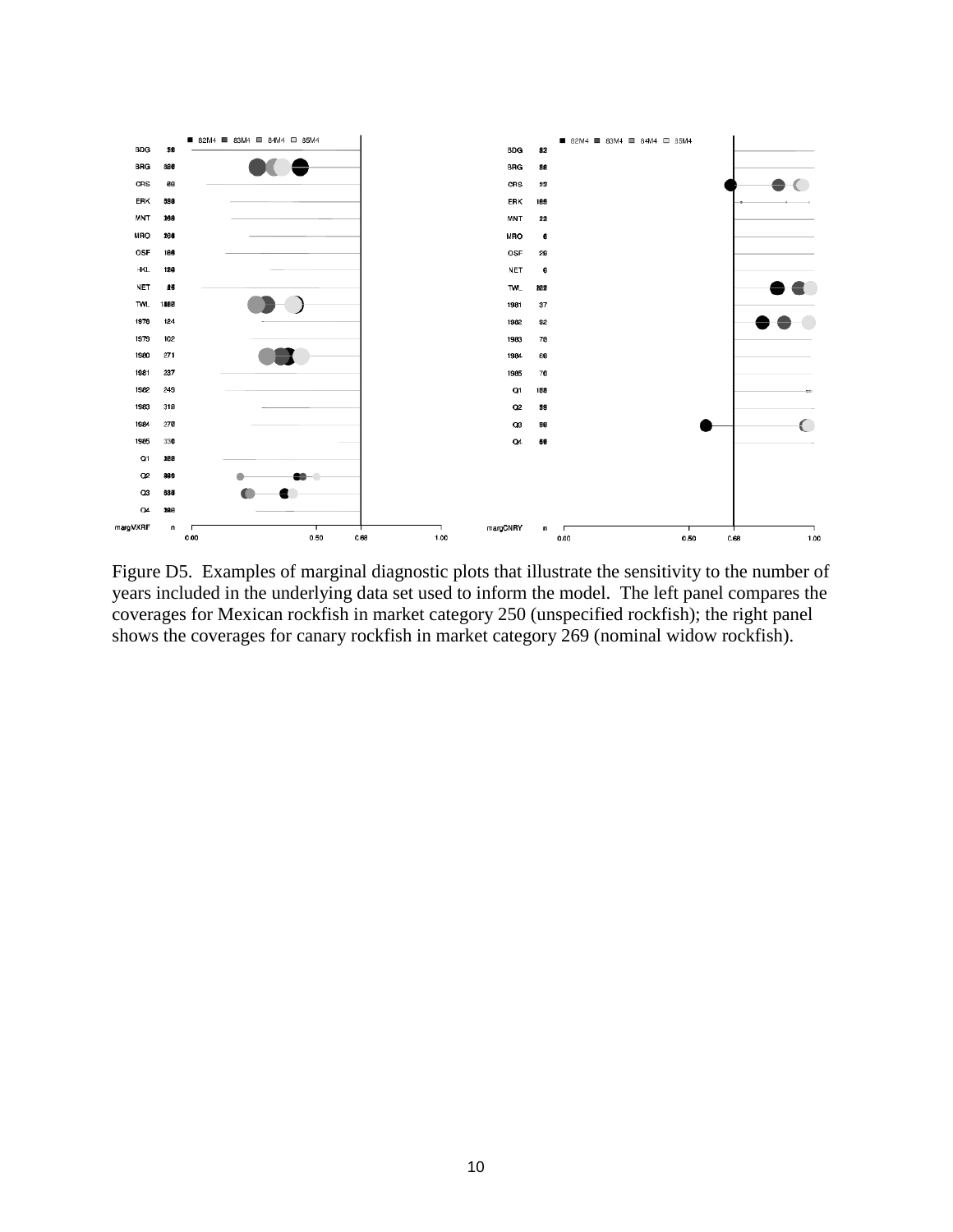

Figure D6. Examples of marginal diagnostic plots that illustrate the influence of adding interaction terms for *Species* : *Gear* (M4IGSG) and *Species* : *Port* (M4IGSP) to model M4. The models with the added interaction terms have an inverse gamma prior for the beta parameters. The left panel compares the coverages for bocaccio in market category 253 (nominal bocaccio); the right panel shows the coverages for canary rockfish in market category 269 (nominal widow rockfish).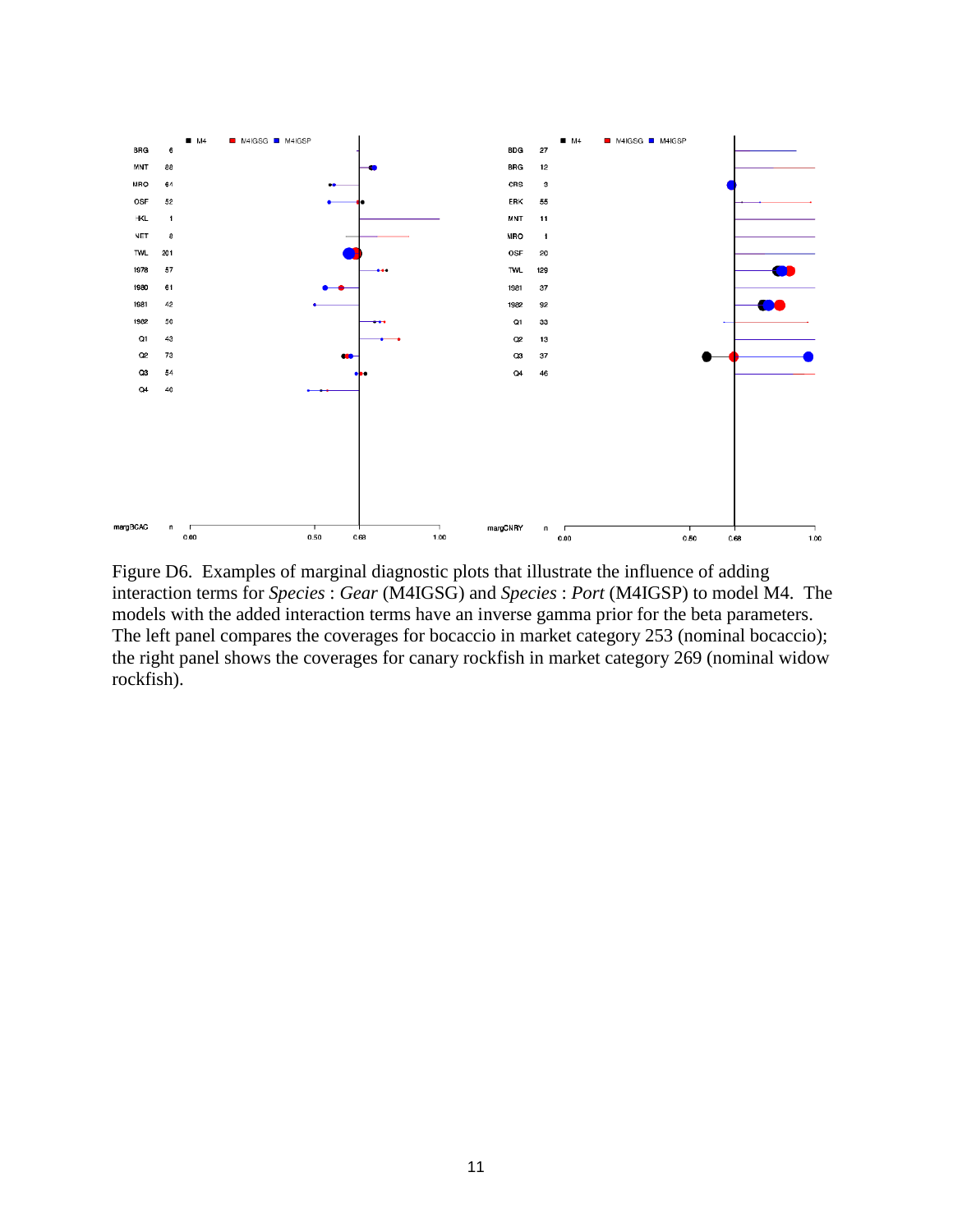

Figure D7. Marginal diagnostic plots for chilipepper rockfish (left panel) and widow rockfish (right panel) in market category 250 (unspecified rockfish) during 1978 to 1982 using M4 betabinomial models that either include the southern ports (in black) or exclude them (in red).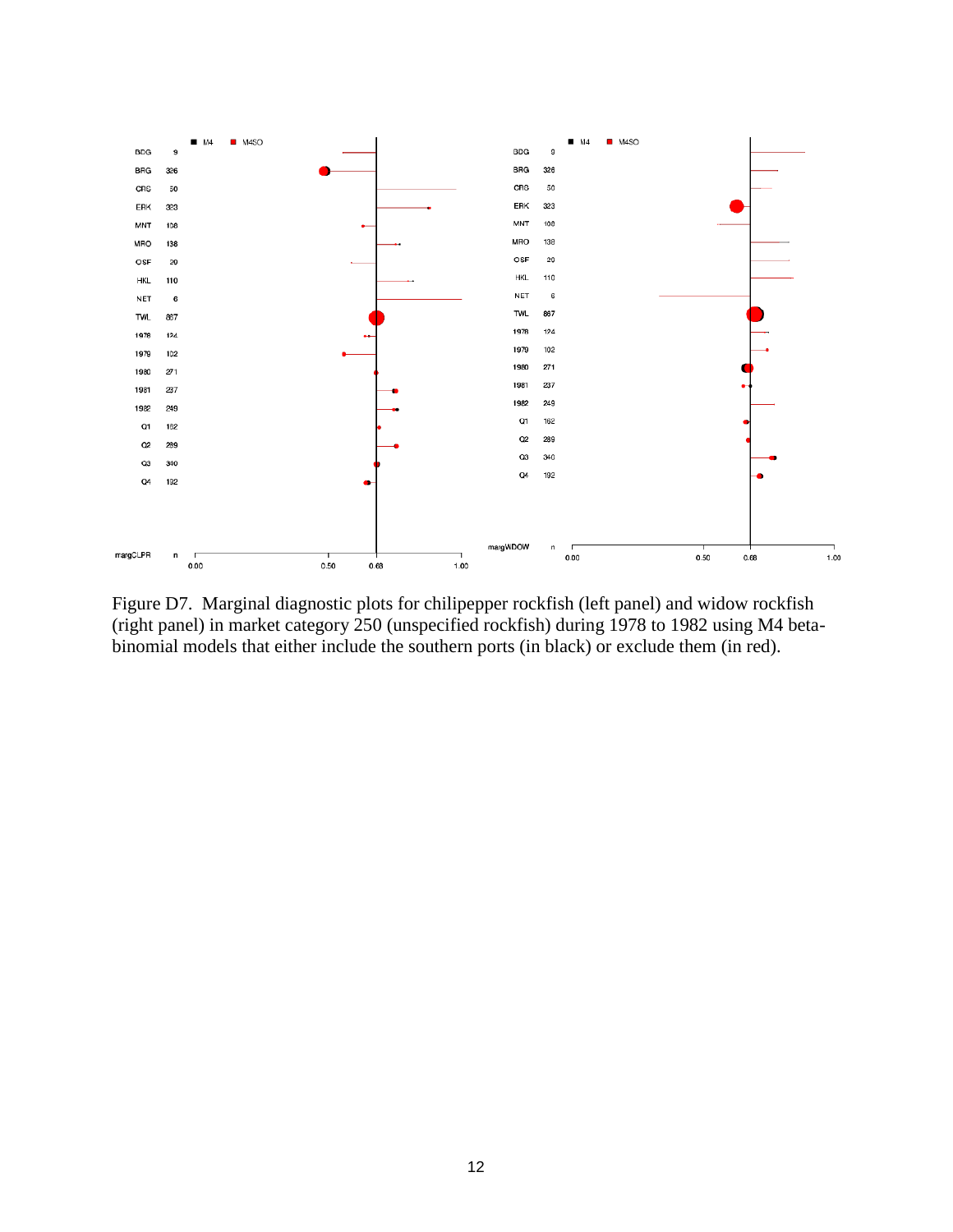

Figure D8. Examples of plots comparing annual landings for individual species (aggregated across all gear types) for different forms of the beta-binomial model (in color) and as estimated using the data-borrowing approach (CalCOM, in black). The solid lines (in color) are the mean estimates, the dashed lines are the median estimates, and the shaded regions show the 80% credible intervals.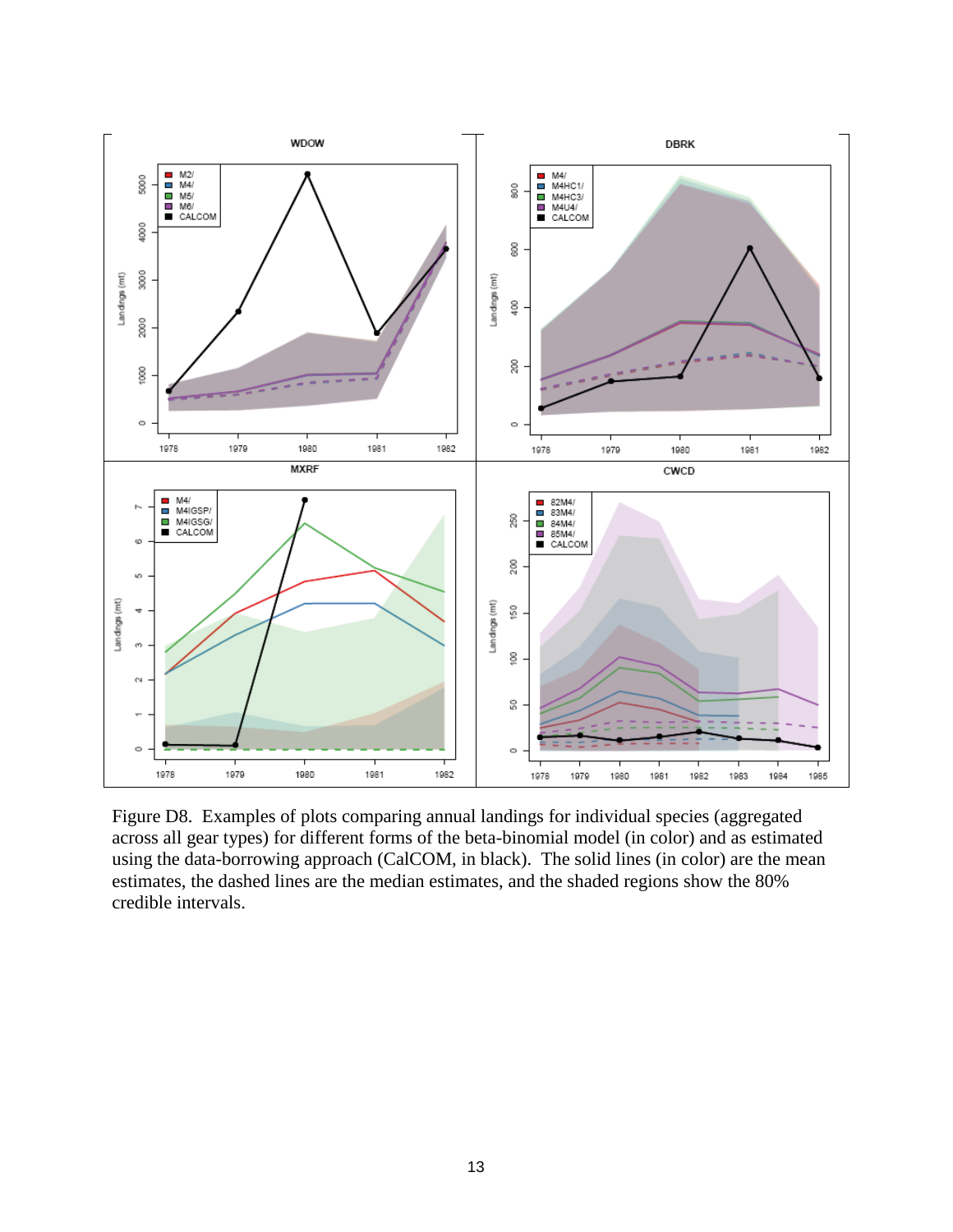## **Appendix D Tables**

Table D1. Contents of the.csv file corresponding to the marginal diagnostic plot for canary rockfish displayed in Figure 1. Column "n" is the number of sampled landings. associated with the given row, column "landing" is the number of pounds of landings from market category 250 (unspecified rockfish) assigned to the marginal species being fit (here, canary rockfish) associated with the given row, and coverage is the proportion of the observed sample *%Species* (by weight) for the given row that are covered by the model's posterior predictive highest density intervals computed from 10,000 random draws. >>> *DBS: Confirm that this is correct.*

| $\mathbf 1$    | margCNRY       | n   | landing     | coverage          |
|----------------|----------------|-----|-------------|-------------------|
| $\overline{2}$ | <b>BDG</b>     | 9   | 66834       | 0.66666666666667  |
| 3              | <b>BRG</b>     | 326 | 1975794     | 0.604294478527607 |
| $\Delta$       | <b>CRS</b>     | 50  | 1398777     | 0.4               |
| 5              | <b>ERK</b>     | 323 | 1577283     | 0.625386996904025 |
| 6              | <b>MNT</b>     | 108 | 20852       | 0.972222222222222 |
| 7              | <b>MRO</b>     | 138 | 100136      | 0.91304347826087  |
| 8              | <b>OSF</b>     | 29  | 7637        | 0.896551724137931 |
| 9              | <b>HKL</b>     | 110 | 132906      | 0.881818181818182 |
| 10             | <b>NET</b>     | 6   | $\mathbf 0$ | $\mathbf{1}$      |
| 11             | <b>TWL</b>     | 867 | 5014407     | 0.667820069204152 |
| 12             | 1978           | 124 | 1259855     | 0.540322580645161 |
| 13             | 1979           | 102 | 626077      | 0.735294117647059 |
| 14             | 1980           | 271 | 615166      | 0.675276752767528 |
| 15             | 1981           | 237 | 1146147     | 0.755274261603376 |
| 16             | 1982           | 249 | 1500068     | 0.714859437751004 |
| 17             | Q1             | 162 | 848186      | 0.796296296296296 |
| 18             | Q <sub>2</sub> | 289 | 1937730     | 0.678200692041522 |
| 19             | Q <sub>3</sub> | 340 | 1978133     | 0.629411764705882 |
| 20             | Q4             | 192 | 383264      | 0.744791666666667 |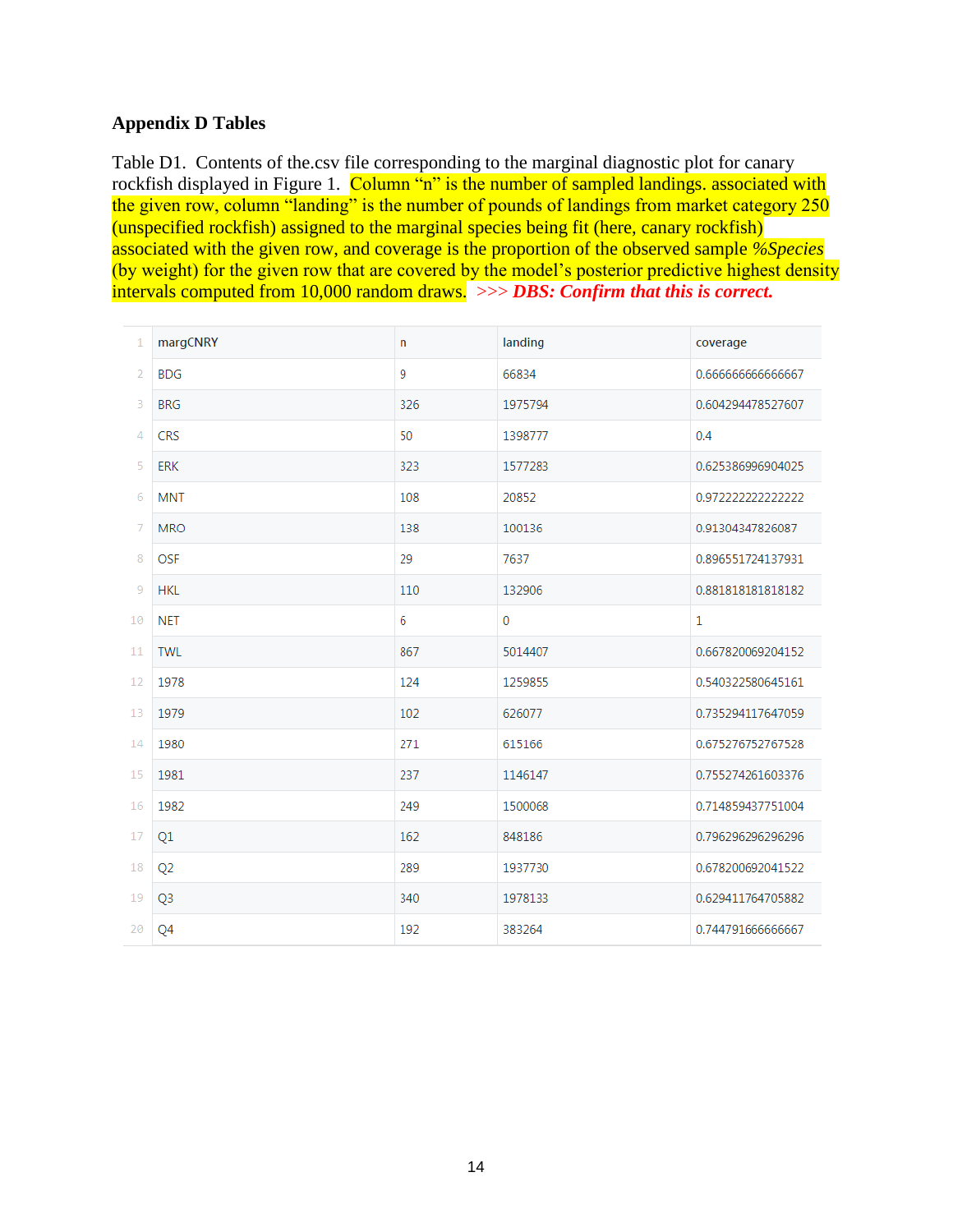| sample_no | mark_cat | live_fish | port_complex | gear_grp   | clust_no     | species     | fish_no | year | quarter | time.<br>period | unique.<br>sample | unique.<br>species |
|-----------|----------|-----------|--------------|------------|--------------|-------------|---------|------|---------|-----------------|-------------------|--------------------|
| 197800057 | 250      | N         | <b>MRO</b>   | <b>HKL</b> | $\mathbf{1}$ | <b>BCAC</b> | 1       | 1978 | 1       | 1978-82         | 1                 | 1                  |
| 197800057 | 250      | N         | <b>MRO</b>   | <b>HKL</b> | $\mathbf{1}$ | <b>BCAC</b> | 2       | 1978 | 1       | 1978-82         | 0                 | 0                  |
| 197800057 | 250      | N         | <b>MRO</b>   | <b>HKL</b> | 1            | <b>BCAC</b> | 3       | 1978 | 1       | 1978-82         | 0                 | 0                  |
| 197800057 | 250      | N         | <b>MRO</b>   | <b>HKL</b> | 1            | <b>BCAC</b> | 4       | 1978 | 1       | 1978-82         | 0                 | 0                  |
| 197800057 | 250      | N         | <b>MRO</b>   | <b>HKL</b> | $\mathbf{1}$ | <b>BCAC</b> | 5       | 1978 | 1       | 1978-82         | 0                 | 0                  |
| 197800057 | 250      | N         | <b>MRO</b>   | <b>HKL</b> | 1            | <b>BCAC</b> | 6       | 1978 | 1       | 1978-82         | 0                 | 0                  |
| 197800057 | 250      | N         | <b>MRO</b>   | <b>HKL</b> | $\mathbf{1}$ | <b>BCAC</b> | 7       | 1978 | 1       | 1978-82         | 0                 | 0                  |
| 197800057 | 250      | N         | <b>MRO</b>   | <b>HKL</b> | $\mathbf{1}$ | <b>BCAC</b> | 8       | 1978 | 1       | 1978-82         | 0                 | 0                  |
| 197800057 | 250      | N         | <b>MRO</b>   | <b>HKL</b> | $\mathbf{1}$ | <b>BCAC</b> | 9       | 1978 | 1       | 1978-82         | 0                 | 0                  |
| 197800057 | 250      | N         | <b>MRO</b>   | <b>HKL</b> | $\mathbf{1}$ | <b>BCAC</b> | 10      | 1978 | 1       | 1978-82         | 0                 | 0                  |
|           |          |           |              |            |              |             |         |      |         |                 |                   |                    |
|           |          |           | .            | $\cdots$   |              |             |         |      |         |                 | .                 |                    |
| 201780118 | 257      | N         | <b>CRS</b>   | <b>TWL</b> | $\mathbf{1}$ | <b>DBRK</b> | 13      | 2017 | 4       | 2010-17         | 0                 | 0                  |
| 201780118 | 257      | N         | <b>CRS</b>   | <b>TWL</b> | 1            | <b>DBRK</b> | 8       | 2017 | 4       | 2010-17         | 0                 | 0                  |
| 201780118 | 257      | N         | <b>CRS</b>   | <b>TWL</b> | 1            | <b>DBRK</b> | 9       | 2017 | 4       | 2010-17         | 0                 | 0                  |
| 201780118 | 257      | N         | <b>CRS</b>   | <b>TWL</b> | $\mathbf{1}$ | <b>DBRK</b> | 10      | 2017 | 4       | 2010-17         | 0                 | 0                  |
| 201780118 | 257      | N         | <b>CRS</b>   | <b>TWL</b> | 1            | <b>DBRK</b> | 11      | 2017 | 4       | 2010-17         | 0                 | 0                  |
| 201780118 | 257      | N         | <b>CRS</b>   | <b>TWL</b> | $\mathbf{1}$ | <b>DBRK</b> | 12      | 2017 | 4       | 2010-17         | 0                 | 0                  |
| 201780118 | 257      | N         | <b>CRS</b>   | <b>TWL</b> | $\mathbf{1}$ | <b>DBRK</b> | 14      | 2017 | 4       | 2010-17         | 0                 | 0                  |
| 201780118 | 257      | N         | <b>CRS</b>   | <b>TWL</b> | 1            | <b>DBRK</b> | 15      | 2017 | 4       | 2010-17         | 0                 | 0                  |
| 201780118 | 257      | N         | <b>CRS</b>   | <b>TWL</b> | 1            | <b>DBRK</b> | 16      | 2017 | 4       | 2010-17         | 0                 | 0                  |
| 201780118 | 257      | N         | <b>CRS</b>   | <b>TWL</b> | $\mathbf{1}$ | <b>DBRK</b> | 17      | 2017 | 4       | 2010-17         | 0                 | 0                  |

Table D2. Example of the sample-level summary information in the Excel workbook *Panel.sampledata.mcs245to271.xlsx*, which contained information for species compositions samples for the major rockfish market categories.